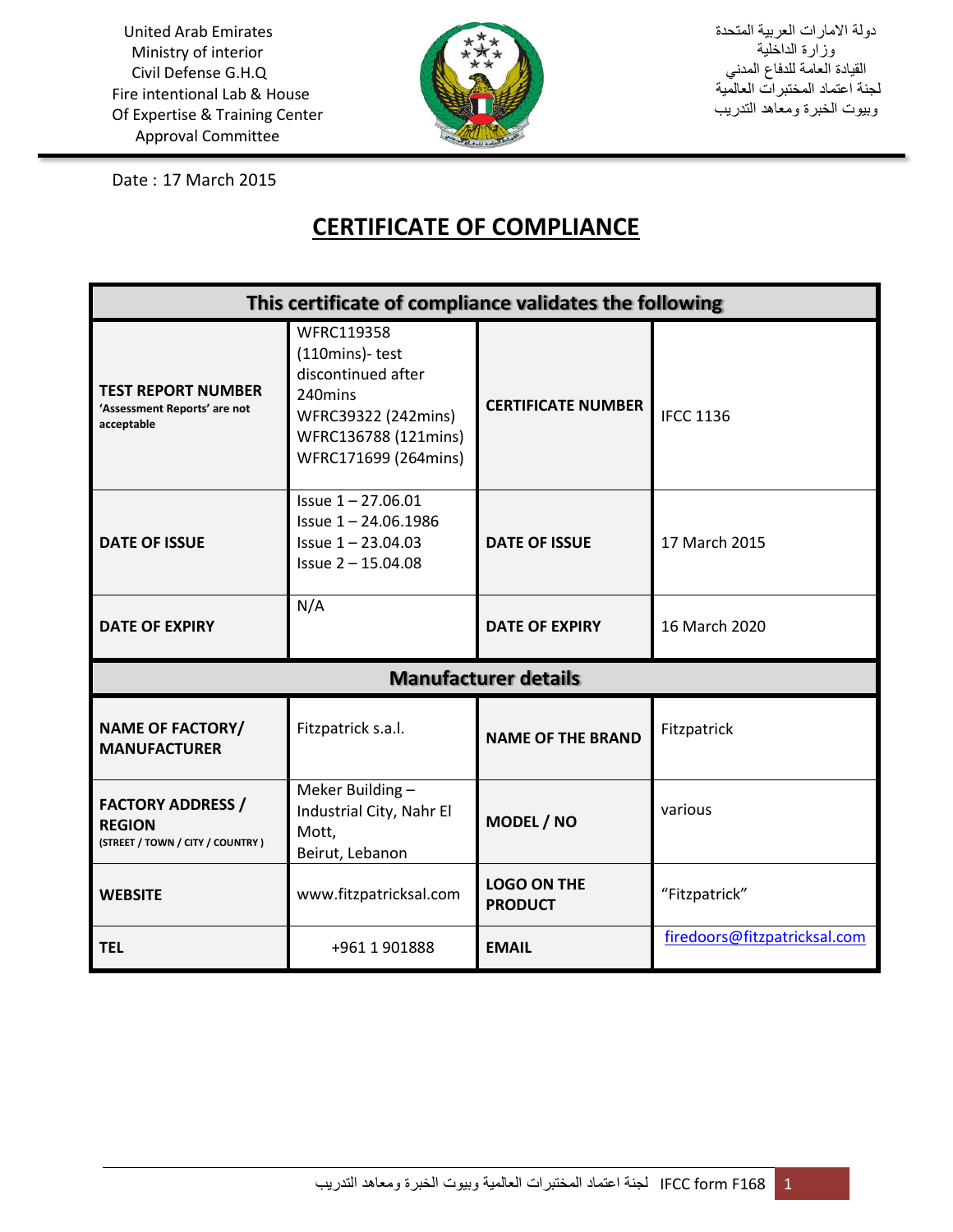

| <b>Product Details From Test Report</b>                          |                                                                                                                                                     |                       |
|------------------------------------------------------------------|-----------------------------------------------------------------------------------------------------------------------------------------------------|-----------------------|
|                                                                  |                                                                                                                                                     |                       |
|                                                                  |                                                                                                                                                     | page NO               |
| <b>DESCRIPTION OF THE</b>                                        |                                                                                                                                                     |                       |
| <b>PRODUCT</b><br><b>(TECHNICAL DETAILS FROM TEST</b>            | Fitzpatrick S.A.L. Steel FD120 and FD240 Hinged Doorsets                                                                                            |                       |
| REPORT, SUCH AS ACTUAL FIRE                                      |                                                                                                                                                     |                       |
| RATINGS/DIMENSIONS/THICKNESS/<br><b>SENSITIVITY ETC)</b>         |                                                                                                                                                     |                       |
|                                                                  | BS476: Part 22: 1987                                                                                                                                |                       |
| <b>TEST STANDARD</b>                                             | &                                                                                                                                                   |                       |
| (SUCH AS ASTM/BS EN/ DN ETC)                                     | BS 476: Part 8: 1972(WFRC39322)                                                                                                                     |                       |
|                                                                  |                                                                                                                                                     |                       |
|                                                                  |                                                                                                                                                     |                       |
|                                                                  |                                                                                                                                                     |                       |
| <b>TEST DESCRIPTION</b>                                          | Various double leaf door sets manufactured by Fitzpatrick were                                                                                      |                       |
|                                                                  | subject to BS476: part 22 fire resistance tests to establish the fire                                                                               |                       |
|                                                                  | resistance of the door set.                                                                                                                         |                       |
|                                                                  |                                                                                                                                                     |                       |
|                                                                  | Double Leaf door set 2090 mm high x 1740 mm wide with unequal leaves (2051                                                                          | <b>WFRC</b>           |
|                                                                  | mm h x 823 mm w x 44 mm thick incorporating 1044mm x 144mm glazed vision                                                                            | 119358                |
|                                                                  | panel) and (2051mm x 458mm x 44mm thick) Smaller leaf was provided with<br>flush bolts.                                                             |                       |
|                                                                  | Double Leaf door set 2090 mm high x 1740 mm wide with equal leaves                                                                                  | <b>WFRC</b>           |
| <b>SPECIFICATION OF TEST</b>                                     | (2040mm h x 825 mm w x 47mm thick).                                                                                                                 | 39322                 |
| <b>SPECIMEN</b>                                                  | Double Leaf door set 2200 mm high x 1400 mm wide with unequal leaves (2151<br>mm h x 846 mm w ) and (2151mm x 522mm) Smaller leaf was provided with | <b>WFRC</b><br>136788 |
|                                                                  | flush bolts.                                                                                                                                        |                       |
|                                                                  | Double Leaf door set 2093 mm high x 1997 mm wide with unequal leaves (2044                                                                          | <b>WFRC</b>           |
|                                                                  | mm h x 1181 mm w x 45 mm thick) and (2044mm x 759mm x 44mm thick). The<br>doorset incorporated 2 x glazed apertures of 1120mm x 250mm.              | 171699                |
| <b>TEST RESULT</b>                                               | <b>Passed</b>                                                                                                                                       |                       |
| (SUCH AS PASSED CRITERIA /                                       | 120 minutes to 240 minutes integrity                                                                                                                |                       |
| COMPLIED TO /<br>DURATION_/OBSERVATION_/ETC)                     |                                                                                                                                                     |                       |
| <b>PRODUCT APPLICATION</b>                                       | See fitting instructions and test report (if required) issued by                                                                                    |                       |
| <b>GUIDELINE</b>                                                 | Fitzpatrick, contact: firedoors@fitzpatricksal.com                                                                                                  |                       |
| (END USE)                                                        |                                                                                                                                                     |                       |
| (CLEARLY STATE THE END USE WITH<br>SPECIFIC APPLICATION, SUCH AS |                                                                                                                                                     |                       |
| <b>EXACT FIRE RATING/TO BE INSTALLED</b>                         |                                                                                                                                                     |                       |
| IN_/TO BE INSTALLED AT__/TO BE<br>CONNECTED WITH_/TO BE          |                                                                                                                                                     |                       |
| INSTALLED WITH ETC ALONG WITH<br>ANY WARNINGS SUCH AS NOT TO BE  |                                                                                                                                                     |                       |
| USED IN / NOT TO BE INSTALLED                                    |                                                                                                                                                     |                       |
| AT_/NOT TO BE INSTALLED<br>WITH ETC.                             |                                                                                                                                                     |                       |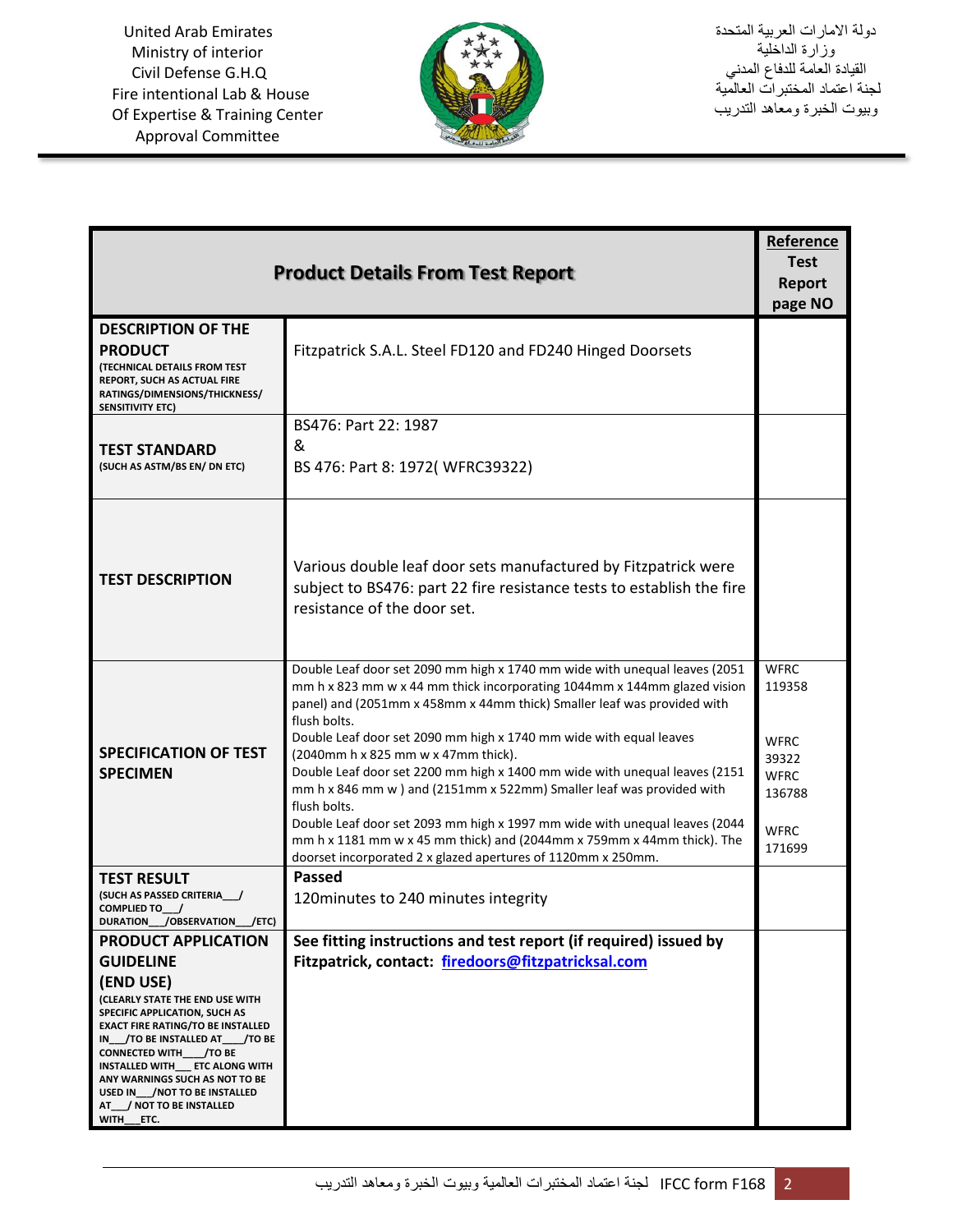

| <b>Laboratory and Certification body details</b>                                                                                                                   |                                                                                  |                                                                                                                                       |                                                                                   |
|--------------------------------------------------------------------------------------------------------------------------------------------------------------------|----------------------------------------------------------------------------------|---------------------------------------------------------------------------------------------------------------------------------------|-----------------------------------------------------------------------------------|
| <b>NAME OF</b><br><b>CERTIFICATION BODY</b>                                                                                                                        | <b>IFC Certification Ltd</b>                                                     | <b>NAME OF TEST FACILITY</b>                                                                                                          | 1). Exova<br>Warringtonfire                                                       |
| <b>CERTIFICATION BODY</b><br><b>ADDRESS / REGION</b><br>(STREET / TOWN / CITY / COUNTRY)                                                                           | 20 Park Street,<br>Princes Risborough,<br>Buckinghamshire,<br><b>HP27 9AH</b>    | <b>TEST FACILITY ADDRESS</b><br>/ REGION<br>(STREET / TOWN / CITY / COUNTRY )                                                         | Holmesfield Road,<br>Warrington,<br><b>WA1 2DS</b>                                |
| <b>WEBSITE</b>                                                                                                                                                     | www.ifccertification.com                                                         | <b>WEBSITE</b>                                                                                                                        | www.exova.com                                                                     |
| <b>TEL</b>                                                                                                                                                         | +44 (0)1844 275500                                                               | <b>TEL</b>                                                                                                                            | +44 1925 655 116                                                                  |
| <b>EMAIL</b>                                                                                                                                                       | info@ifccertification.com                                                        | <b>EMAIL</b>                                                                                                                          | warrington@exova.com                                                              |
| <b>ACCREDITED BY</b><br><b>(NAME OF ACCREDITATION BODY WHICH</b><br><b>ISSUED ACCREDITATION TO THE</b><br><b>CERTIFICATION BODY, ALONG WITH</b><br><b>WEBSITE)</b> | <b>UKAS (United Kingdom</b><br><b>Accreditation Service)</b><br>www.ukas.com     | <b>ACCREDITED BY</b><br>(NAME OF ACCREDITATION BODY WHICH<br><b>ISSUED ACCREDITATION TO THE</b><br>LABORATORY, ALONG WITH WEBSITE)    | <b>UKAS (United Kingdom</b><br><b>Accreditation Service)</b><br>www.ukas.com      |
| AS PER<br>(STANDARD TO WHICH THE<br><b>CERTIFICATION BODY IS ACCREDITED TO)</b>                                                                                    | ISO/IEC 17065: 2012                                                              | <b>AS PER</b><br><b>(STANDARD TO WHICH YOUR</b><br><b>ORGANIZATION IS ACCREDITED TO)</b>                                              | ISO/IEC 17025: 2005                                                               |
| <b>VALIDITY</b><br>(EXPIRY DATE OF CERTIFICATION BODY<br><b>ACCREDITATION)</b>                                                                                     | Schedule Issue No. 015;<br><b>Issue Date:</b><br>18 November 2014<br>(No Expiry) | VALIDITY<br>(EXPIRY DATE OF LABORATORY<br><b>ACCREDITATION)</b>                                                                       | Schedule Issue No. 041;<br><b>Issue Date:</b><br>12 September 2014<br>(No Expiry) |
| <b>REFERENCE NUMBER:</b><br>(CERTIFICATION BODY ACCREDITATION<br>REFERENCE NUMBER TO VERIFY ON THE<br><b>ACCREDITOR'S WEBSITE)</b>                                 | 0175                                                                             | <b>REFERENCE NUMBER:</b><br><b>(THE LABORATORY ACCREDITATION</b><br>REFERENCE NUMBER TO VERIFY ON THE<br><b>ACCREDITOR'S WEBSITE)</b> | 0249                                                                              |
| <b>CERTIFICATION MARK</b>                                                                                                                                          |                                                                                  |                                                                                                                                       |                                                                                   |